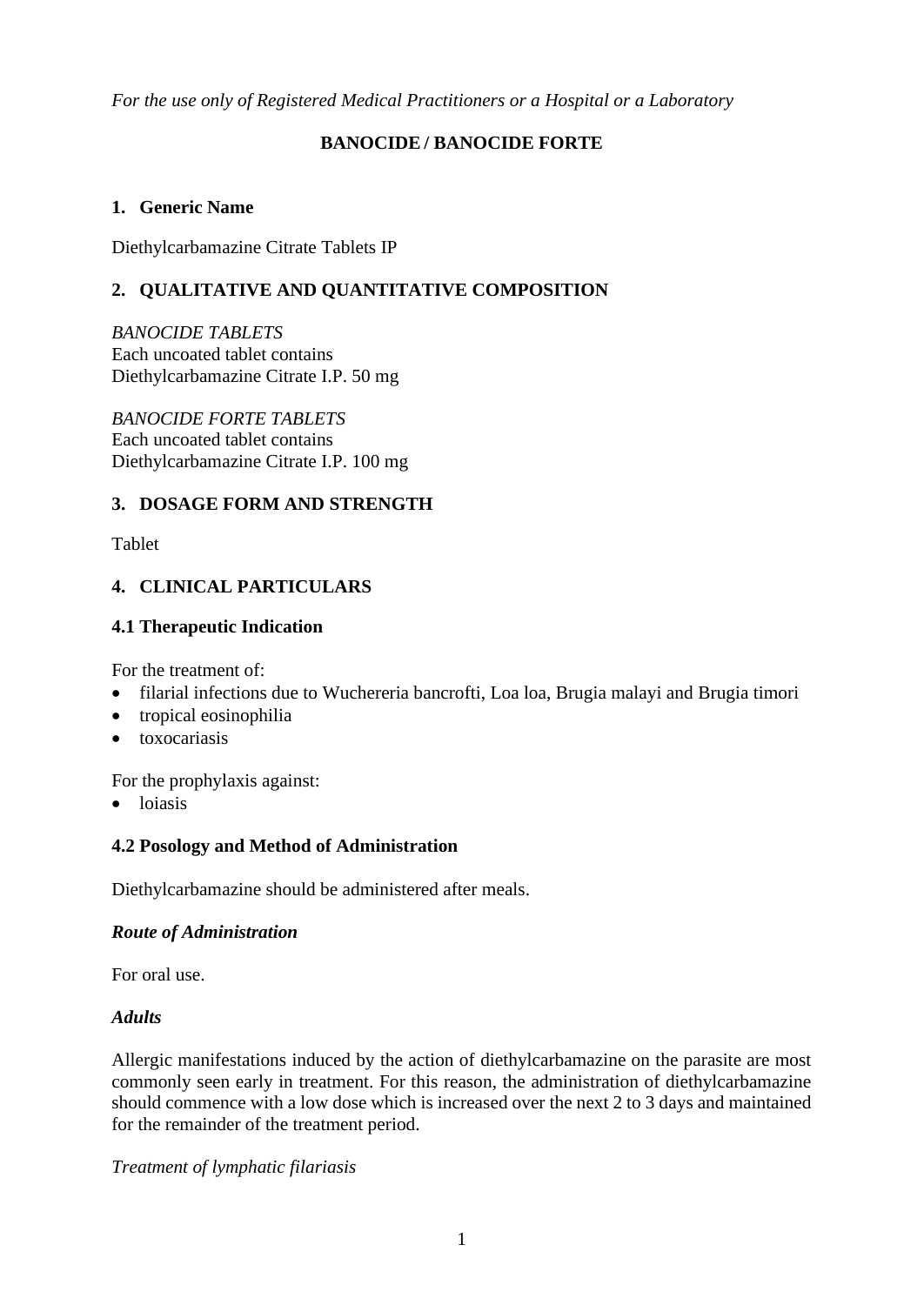The starting dose is 1 mg/kg on the first day. This dose is gradually increased over 2 to 3 days to 6 mg/kg daily, administered preferably in divided doses, for 12 to 14 days.

The treatment may be repeated, if necessary, after a minimum delay of 10 days.

# *Treatment of tropical eosinophilia*

The recommended dosage is 6 mg/kg daily for 14-21 days, repeated as necessary if symptoms reoccur.

# *Treatment of toxocariasis*

The starting dose is 1 mg/kg twice daily. This dosage is gradually increased to 6 mg/kg daily, administered in two divided doses, for 21 days.

## *Treatment of Loiasis*

In the case of severe microfilaraemia, treatment should be initiated under close medical supervision (see section 4.6 *Special Warnings and Precautions for Use*).

Treatment should start with very small doses, increasing gradually over 3 days to 6–9 mg/kg daily, administered in three divided doses, for 21 days.

In order to mitigate or prevent the occurrence of side effects, diethylcarbamazine may be combined with corticosteroids.

#### *Prophylaxis against Loiasis*

The recommended dose is 300 mg once a week.

#### *Children*

In children, diethylcarbamazine should always be administered under close medical supervision and in divided daily doses.

Diethylcarbamazine citrate may be given orally to children for the treatment of lymphatic filariasis, loiasis and toxocariasis.

#### *Treatment of lymphatic filariasis*

For the treatment of lymphatic filariasis in children under 10 years of age should be given half the usual adult dose.

# *Treatment of Loiasis*

For the treatment of loiasis children may be given a dose of 6 - 9 mg/kg daily in 3 divided doses for 12 days. Treatment should start with very small doses, increasing gradually over 3 days.

#### *Treatment of toxocariasis*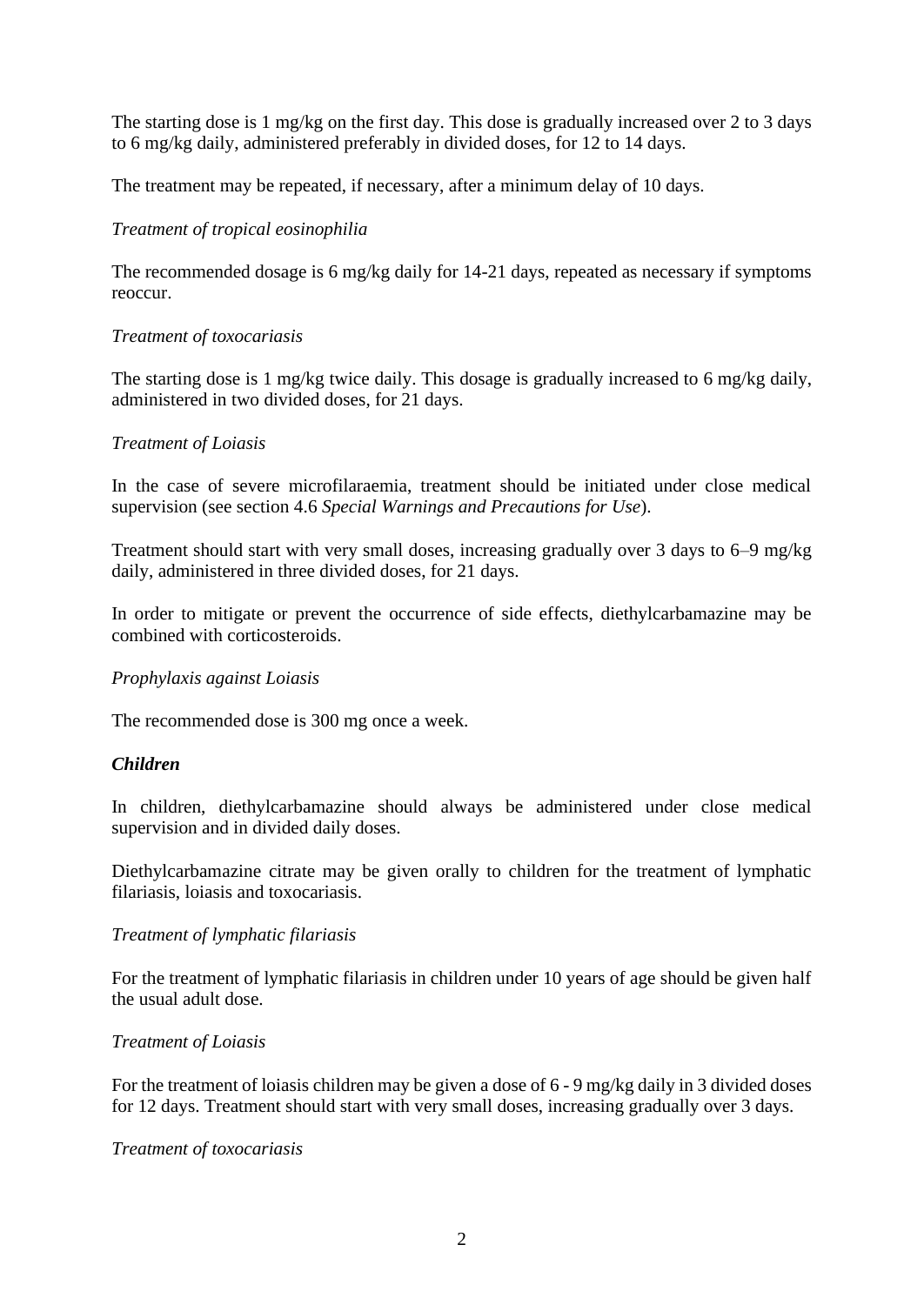For the treatment of toxocariasis children may be given the same dose as for adults.

# *Elderly*

There is no information on the effect of diethylcarbamazine on elderly individuals.

The same pattern of adverse reactions associated with the use of diethylcarbamazine in the treatment of filarial infections should be expected. Therefore, older patients should be treated with careful attention to the normal precautions *(*see section *4.4 Special Warnings and Precautions for Use).*

# *Renal Impairment*

In patients with renal insufficiency urinary excretion of diethylcarbamazine is reduced and plasma half-life prolonged according to the degree of renal impairment. Therefore, doses need to be adjusted in these patients.

# *Hepatic Impairment*

Dose reduction is not necessary.

# **4.3 Contraindications**

This medicinal product is contraindicated in:

- hypersensitivity to diethylcarbamazine citrate or to any of the excipients,
- serious eye damage in the course of onchocerciasis.

# **4.4 Special Warnings and Precautions for Use**

# *Initial Treatment*

During the first few days of treatment of filarial infections with diethylcarbamazine, patients should be monitored carefully for adverse reactions (see Section *4.8 Undesirable Effects)*. The intensity and the severity of the adverse reactions that appear after administration of diethylcarbamazine citrate are associated with the level of microfilariae in the blood prior to treatment. In the event of Loa loa infestation, the level of microfilariae present in the blood is often high, which predisposes the treated patients to an increased risk of serious side effects (see Section *4.8 Undesirable Effects*).

The dosage should be increased gradually in individuals showing no or mild reactions and should be slower in individuals showing more severe reactions. In the large majority of cases, reactions resolve during treatment.

# *Serious central nervous system complications in patients with Loa loa infestation*

Serious central nervous system problems such as encephalopathy and coma have been reported, in particular in patients with Loa loa infestation that have been treated with diethylcarbamazine. Although rare, fatalities have been reported.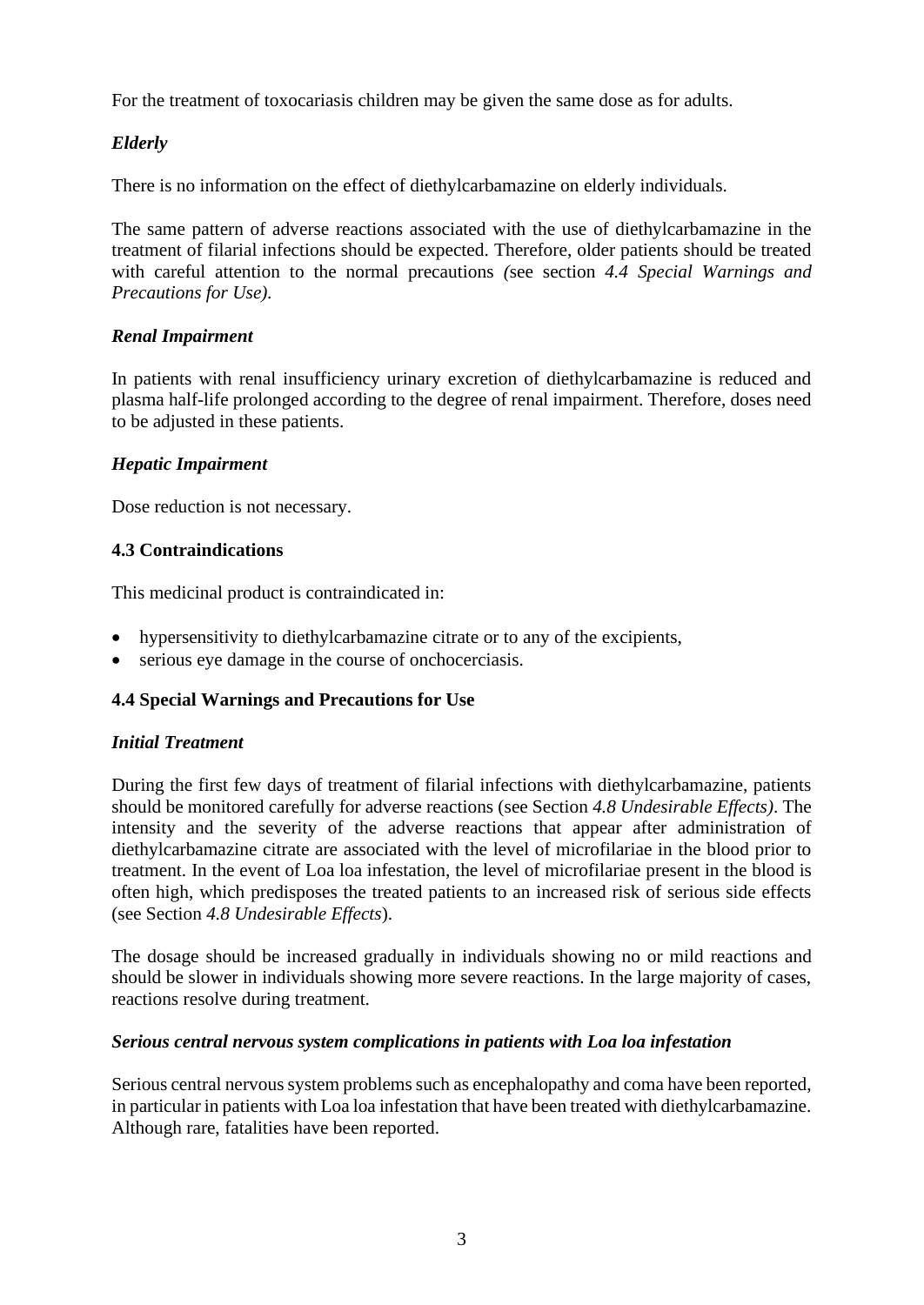These reactions can be mitigated or prevented by the introduction of a progressive dosage and the addition of corticosteroids.

## *Alkaline urine*

Diets that promote the alkalisation of the urine may increase the elimination half-life of diethylcarbamazine. Dose reductions may be needed.

## *Hypersensitivity Reactions*

In the event of a severe hypersensitivity reaction, administration of a corticosteroid, such as betamethasone, is recommended.

#### *Seizure threshold*

Diethylcarbamazine must be used with care in patients who have a history of convulsions or factors that predispose them to convulsions.

#### *Concomitant disorders*

In the event of an acute concomitant disorder, the patient should be allowed to recover before taking diethylcarbamazine.

## *Excipients*

## *BANOCIDE TABLETS and BANOCIDE FORTE TABLETS*

#### *Lactose*

This medicinal product contains lactose. Patients with rare hereditary problems of galactose intolerance, the Lapp lactase deficiency or glucose-galactose malabsorption should not take this medicine.

#### **4.5 Drug Interactions**

There are no relevant data available.

# **4.6 Use in Special Populations (such as pregnant women, lactating women, paediatric patients, geriatric patients etc.)**

#### **Pregnancy and Lactation**

# *Fertility*

There are no relevant data available.

#### *Pregnancy*

Diethylcarbamazine should not be used during pregnancy. In view of the severe reactions which may follow diethylcarbamazine administration, it is advisable to postpone treatment of pregnant women until after parturition.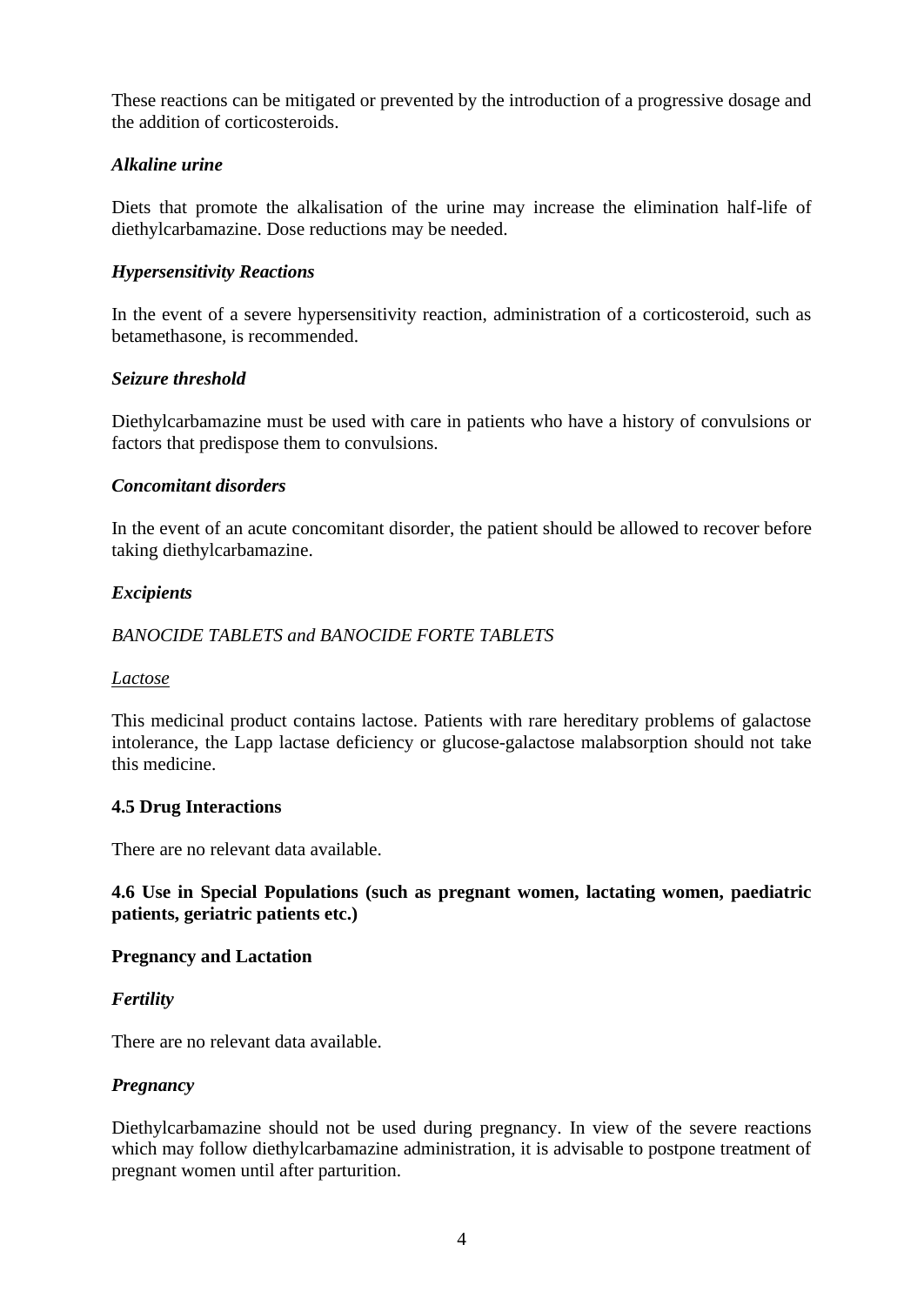# *Lactation*

The use of diethylcarbamazine is not recommended during breast-feeding. No data are available on the excretion of diethylcarbamazine citrate or its metabolites in human breast milk.

## *Children*

In children, diethylcarbamazine should always be administered under close medical supervision and in divided daily doses.

Diethylcarbamazine citrate may be given orally to children for the treatment of lymphatic filariasis, loiasis and toxocariasis.

## *Treatment of lymphatic filariasis*

For the treatment of lymphatic filariasis in children under 10 years of age should be given half the usual adult dose.

## *Treatment of Loiasis*

For the treatment of loiasis children may be given a dose of 6 - 9 mg/kg daily in 3 divided doses for 12 days. Treatment should start with very small doses, increasing gradually over 3 days.

## *Treatment of toxocariasis*

For the treatment of toxocariasis children may be given the same dose as for adults.

# *Elderly*

There is no information on the effect of diethylcarbamazine on elderly individuals.

The same pattern of adverse reactions associated with the use of diethylcarbamazine in the treatment of filarial infections should be expected. Therefore, older patients should be treated with careful attention to the normal precautions *(*see section *4.4 Special Warnings and Precautions for Use).*

#### *Renal Impairment*

In patients with renal insufficiency urinary excretion of diethylcarbamazine is reduced and plasma half-life prolonged according to the degree of renal impairment. Therefore, doses need to be adjusted in these patients.

#### *Hepatic Impairment*

Dose reduction is not necessary

# **4.7 Effects on Ability to Drive and Use Machines**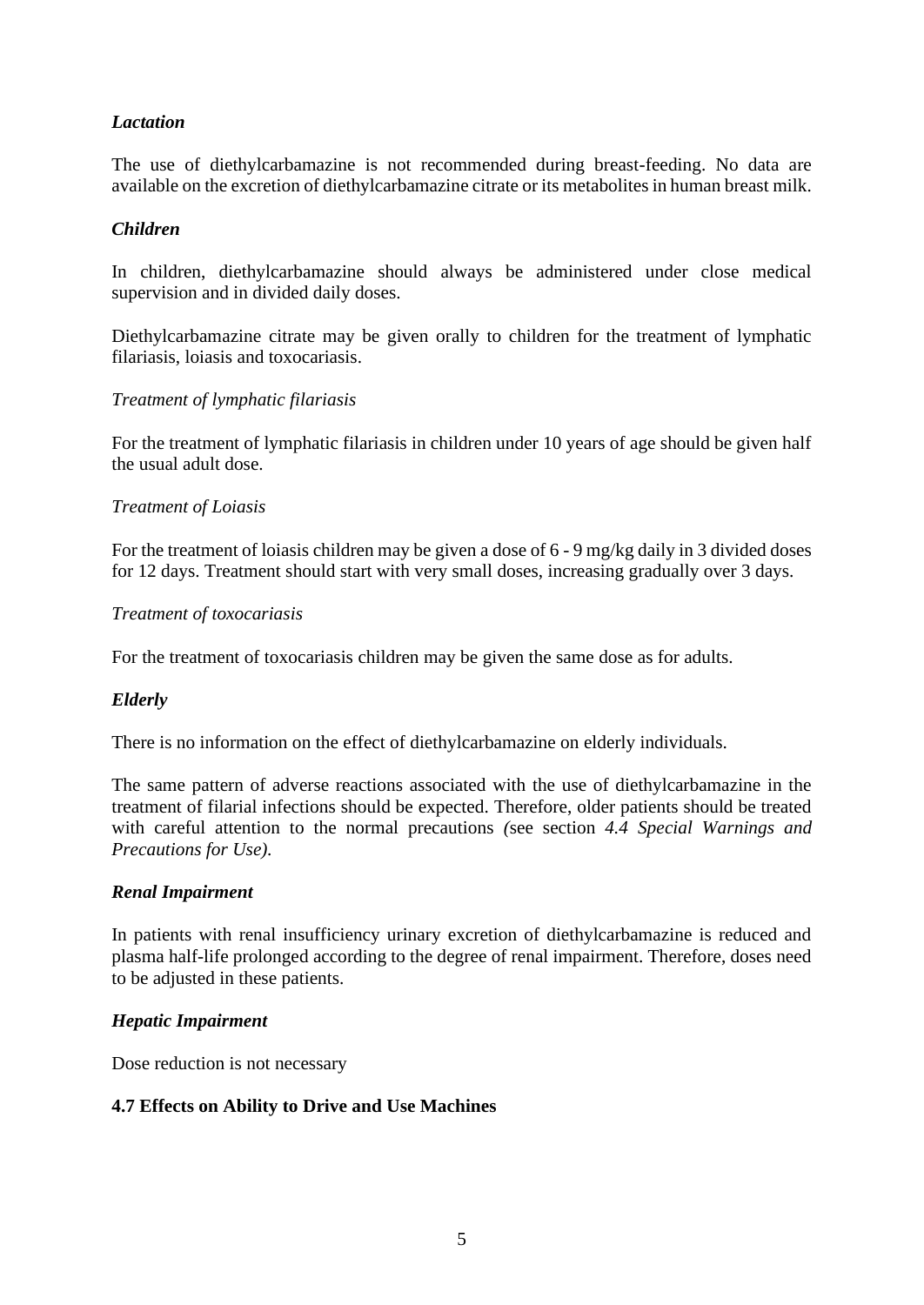Patients should be informed of the risk of drowsiness associated with the use of diethylcarbamazine which may impact on the ability to drive and use machines (see Section *4.8 Undesirable Effects*).

# **4.8 Undesirable Effects**

# *Clinical Trial Data and Post Marketing Data*

*Adverse drug reactions (ADRs) are listed below by MedDRA system organ class and by* 

*frequency.*

*Frequencies are defined as:*

Very common  $\geq 1/10$ 

Common  $>1/100$  to  $<1/10$ 

Uncommon  $>1/1000$  to  $<1/100$ 

Rare  $\geq$ 1/10000 to <1/1000

Very rare <1/10000

Not known (cannot be estimated from the available data).

In the absence of a filarial infection the only side effects of diethylcarbamazine, when given at the recommended dosage, are nausea and vomiting.

Adverse reactions to treatment with diethylcarbamazine vary with the infecting filarial species. Treatment of bancroftian filariasis with diethylcarbamazine results in the development of fewer and milder reactions than those seen following therapy of infection with Brugia spp or Loa loa.

Reactions associated with the microfilaricidal action of diethylcarbamazine resolve during treatment.

*Blood and lymphatic system disorders* Not known: lymphadenitis<sup>1,2</sup>, lymphangitis<sup>1,2</sup>, lymphoedema<sup>1,2</sup>

#### *Immune system disorders*

Not known: reactions resembling the Mazzotti reaction, allergic reactions *(see Skin and subcutaneous tissue disorders*)

*Metabolism and nutrition disorders* Not known: anorexia

*Nervous system disorders* Not known: dizziness, headache**,** seizures (in patients with history of epilepsy), meningoencephalitis<sup>3</sup> (see Section 4.4 Special Warnings and Precautions for Use)

*Vascular disorders* Not known: inflammation around the vessels $1,2$ 

*Respiratory, thoracic and mediastinal disorders* Not known: asthmatic attack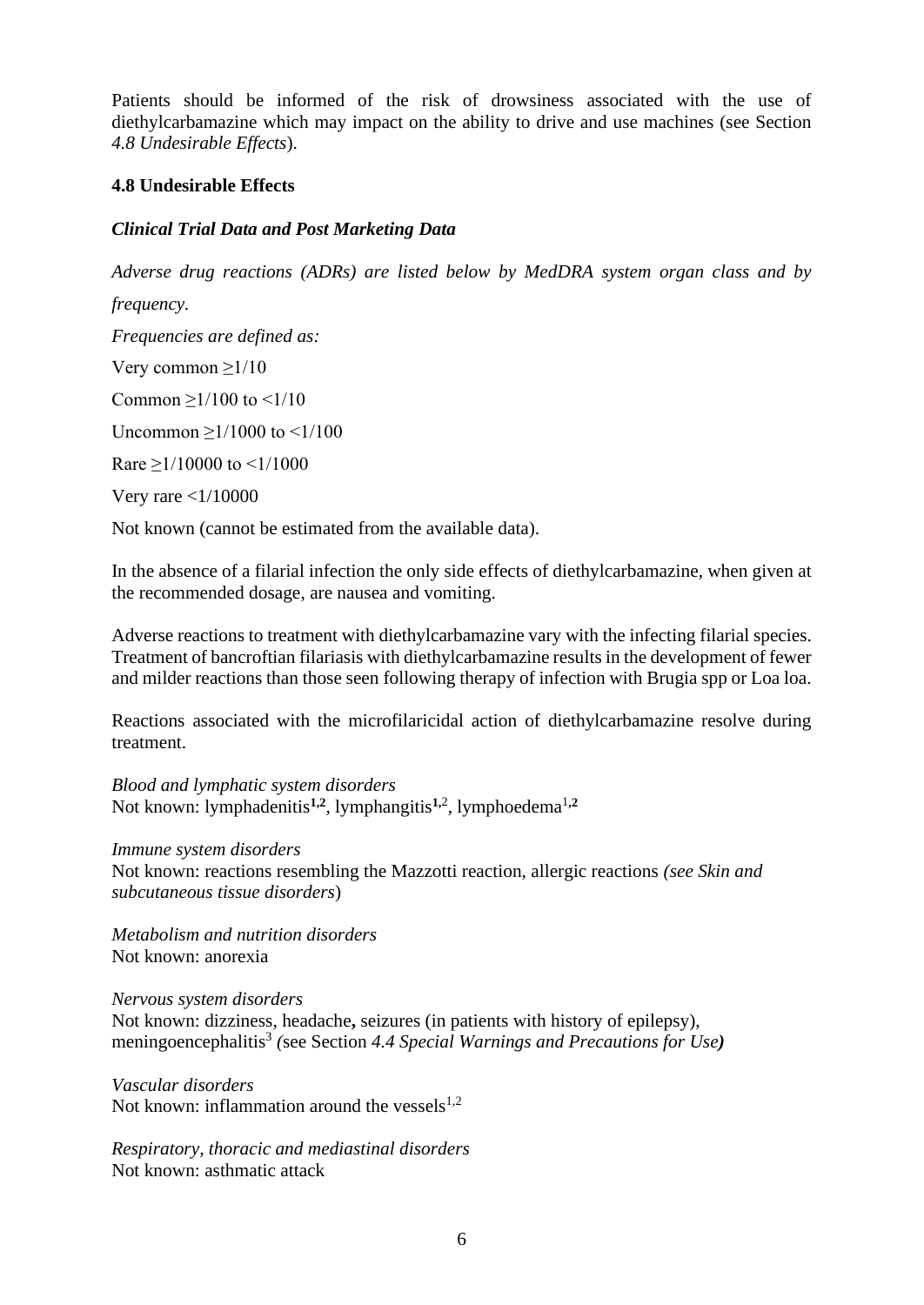*Gastrointestinal disorders* Not known: nausea, vomiting

*Skin and subcutaneous tissue disorders* Not known: urticaria, pruritus<sup>3</sup>, rash<sup>3</sup>

*Musculoskeletal and connective tissue disorders* Not known: myalgia**<sup>1</sup>** , arthralgia**1,3**

*Renal and urinary disorders* Not known: haematuria**,** proteinuria

*General disorders and administration site conditions*

Not known: fever, rigors, malaise, chills<sup>1,2</sup>, localised oedema<sup>1,2</sup>, oedema<sup>3</sup>, nodules<sup>1,2</sup> (palpable subcutaneously and along spermatic cord, formed by recently killed worms)

- <sup>1</sup> in patients with Brugia malayi or Brugia timori infection
- $2$  in patients with Wuchereria bancrofti infection
- $3$  in patients with Loa loa infection

# **4.9 Overdose**

#### *Symptoms and signs*

Symptoms are likely to consist of nausea, vomiting, headache, dizziness, drowsiness and, in serious cases, convulsions.

#### *Treatment*

Adequate fluids should be given to ensure optimal diuresis. Acidification of urine should enhance the excretion of diethylcarbamazine. Routine supportive measures should be given when necessary.

Further management should be as clinically indicated or as recommended by the national poisons centre, where available.

# **5. PHARMACOLOGICAL PROPERTIES**

#### **5.1 Mechanism of Action**

The mode of action is uncertain. At least 2 types of effects of diethylcarbamazine on microfilariae have been reported. The drug has been shown to induce immobilization of the worm by decreasing muscle activity; this may be related to hyperpolarization effects caused by the piperazine moiety. Alteration of the surface membrane of microfilariae also appears to occur, facilitating enhanced destruction by the host's immune system. Recent evidence suggests that diethylcarbamazine may enhance adhesion of granulocytes to microfilariae via antibodydependent and independent mechanisms. Platelets may also play a role in mediating effects against microfilariae. Interference of microfilarial intracellular processing and transport of specific macromolecules by diethylcarbamazine, or other effects of the drug on immune and/or inflammatory responses of the host have also been suggested to explain filaricidal actions.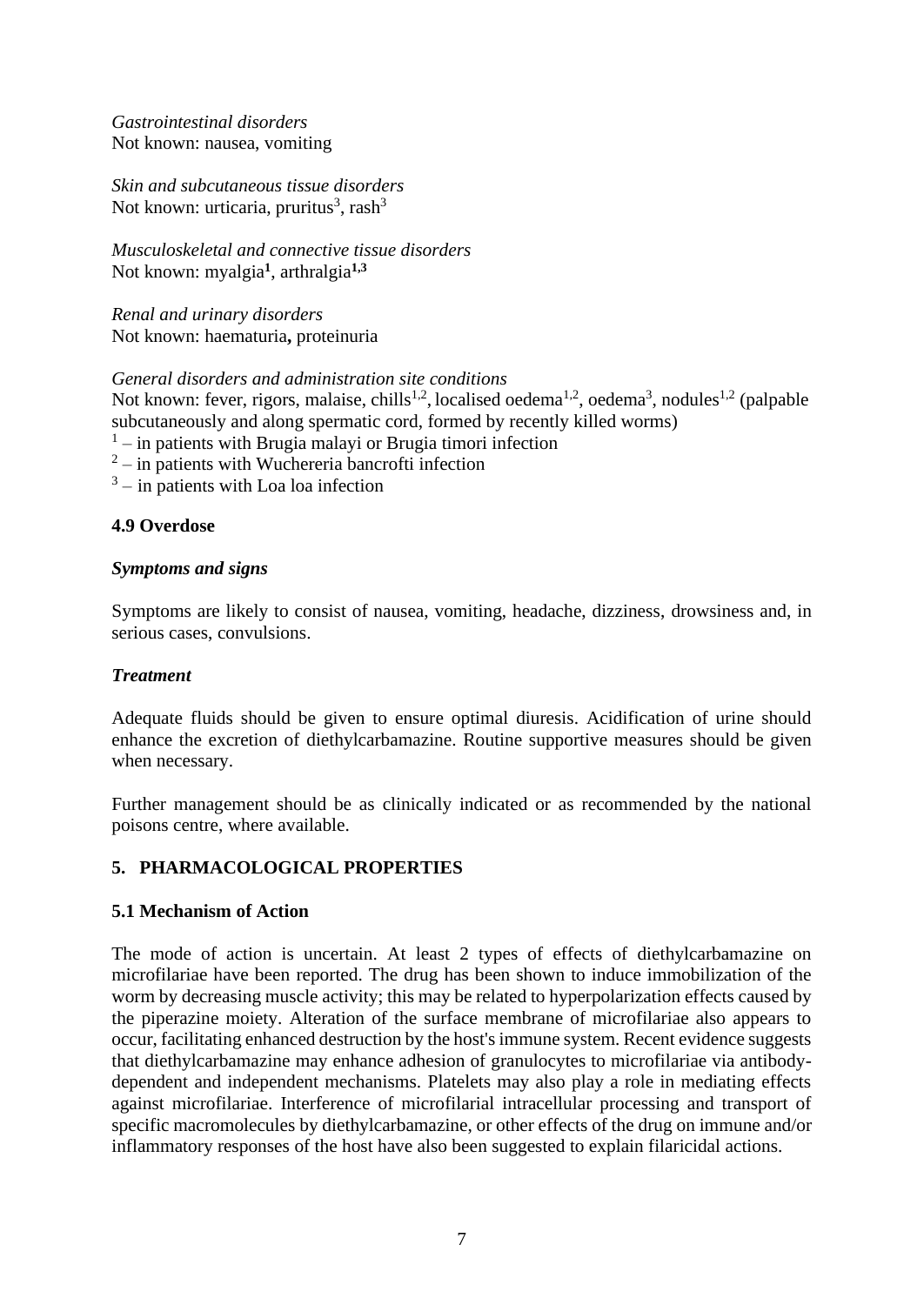Diethylcarbamazine is microfilaricidal for all species for which it is indicated. In addition, diethylcarbamazine leads to almost complete destruction of adult Loa loa; however it has variable macrofilaricidal activity against other filarial species.

# **5.2 Pharmacodynamic Properties**

Pharmacotherapeutic group: Antinematodal agents; ATC Code: P02CB02.

## **5.3 Pharmacokinetic Properties**

## *Absorption*

Diethylcarbamazine is rapidly absorbed from the gastrointestinal tract. After a single dose, peak plasma levels are reached within 1 to 2 hours. The plasma half life is approximately 9 hours. Increasing doses, given over several days, result in a proportional rise in plasma levels. When a daily maintenance dosage of 900 mg is given, the mean plasma level remains constant, showing no accumulation on prolonged dosing.

#### *Distribution*

Diethylcarbamazine is widely distributed in tissues. In animals, diethylcarbamazine distributes in similar amounts to most tissues, except adipose tissue. High drug concentrations have been found in the pituitary gland, lymph nodes, adrenal medulla, and salivary glands. Diethylcarbamazine crosses the blood-brain barrier.

## *Metabolism*

Diethylcarbamazine is eliminated largely as unchanged drug, with relatively small amounts being excreted as the N-oxide metabolite.

#### *Elimination*

Diethylcarbamazine and its metabolites are excreted in the urine. Urinary excretion and hence plasma half-life is dependent on urinary pH. About 5% of a dose is eliminated in the faeces.

#### *Special patient populations*

#### *Renal Impairment*

The plasma half life of diethylcarbamazine is increased in patients with renal insufficiency, whereas acidification of urine significantly increases the excretion rate of diethylcarbamazine, thereby markedly reducing the plasma half life.

#### *Vegetarians*

In certain regions, the diet is predominantly vegetarian, which promotes alkaline urine (pH 7.5 to 8). When an alkaline urinary pH is maintained, the elimination half-life of diethylcarbamazine is increased, whereas acidification of urine significantly increases the excretion rate of diethylcarbamazine.

# **5.4 Clinical Studies**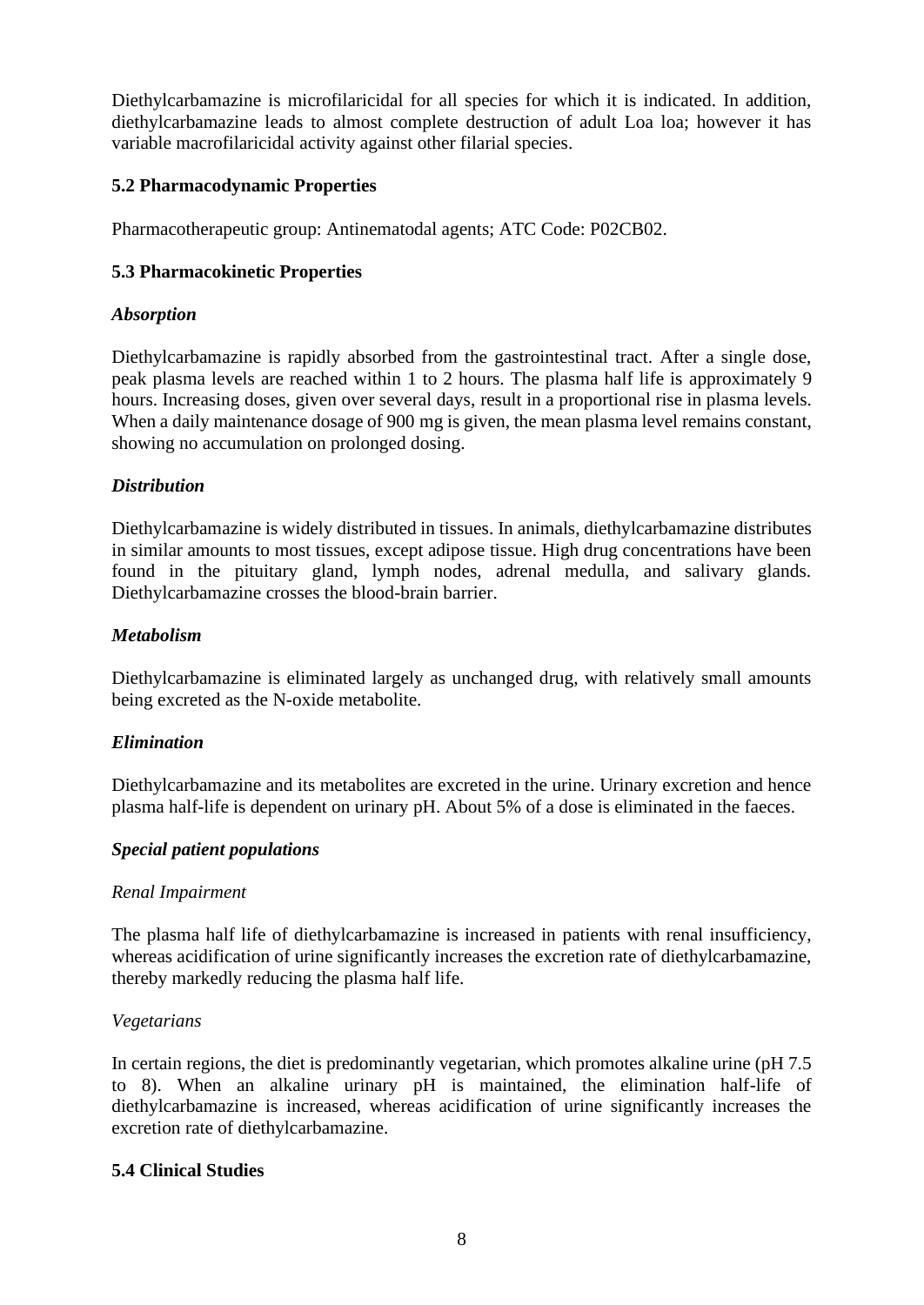There are no relevant data available.

# **6. NONCLINICAL PROPERTIES**

# **6.1 Animal Toxicology or Pharmacology**

#### **Carcinogenesis, mutagenesis**

There are no data as to whether diethylcarbamazine has mutagenic or carcinogenic potential.

# **Teratogenicity**

Diethylcarbamazine is not teratogenic at high doses in rats and rabbits.

# **7. DESCRIPTION**

Tablet *BANOCIDE TABLETS* Each uncoated tablet contains Diethylcarbamazine Citrate I.P. 50 mg

*BANOCIDE FORTE TABLETS* Each uncoated tablet contains Diethylcarbamazine Citrate I.P. 100 mg

#### **List of Excipients**

*BANOCIDE TABLET* Lactose, Maize starch, Calcium Silicate, Magnesium Stearate.

*BANOCIDE FORTE TABLET* Lactose, Maize Starch, Calcium Silicate, Magnesium Stearate, Sodium Starch Glycolate.

# **8. PHARMACEUTICAL PARTICULARS**

#### **8.1 Incompatibilities**

There are no relevant data available.

# **8.2 Shelf Life**

The expiry date is indicated on the label and packaging.

# **8.3 Packaging Information**

# *BANOCIDE TABLETS & BANOCIDE FORTE TABLETS*

Strips of tablets in a carton.

#### **8.4 Storage and Handling Instructions**